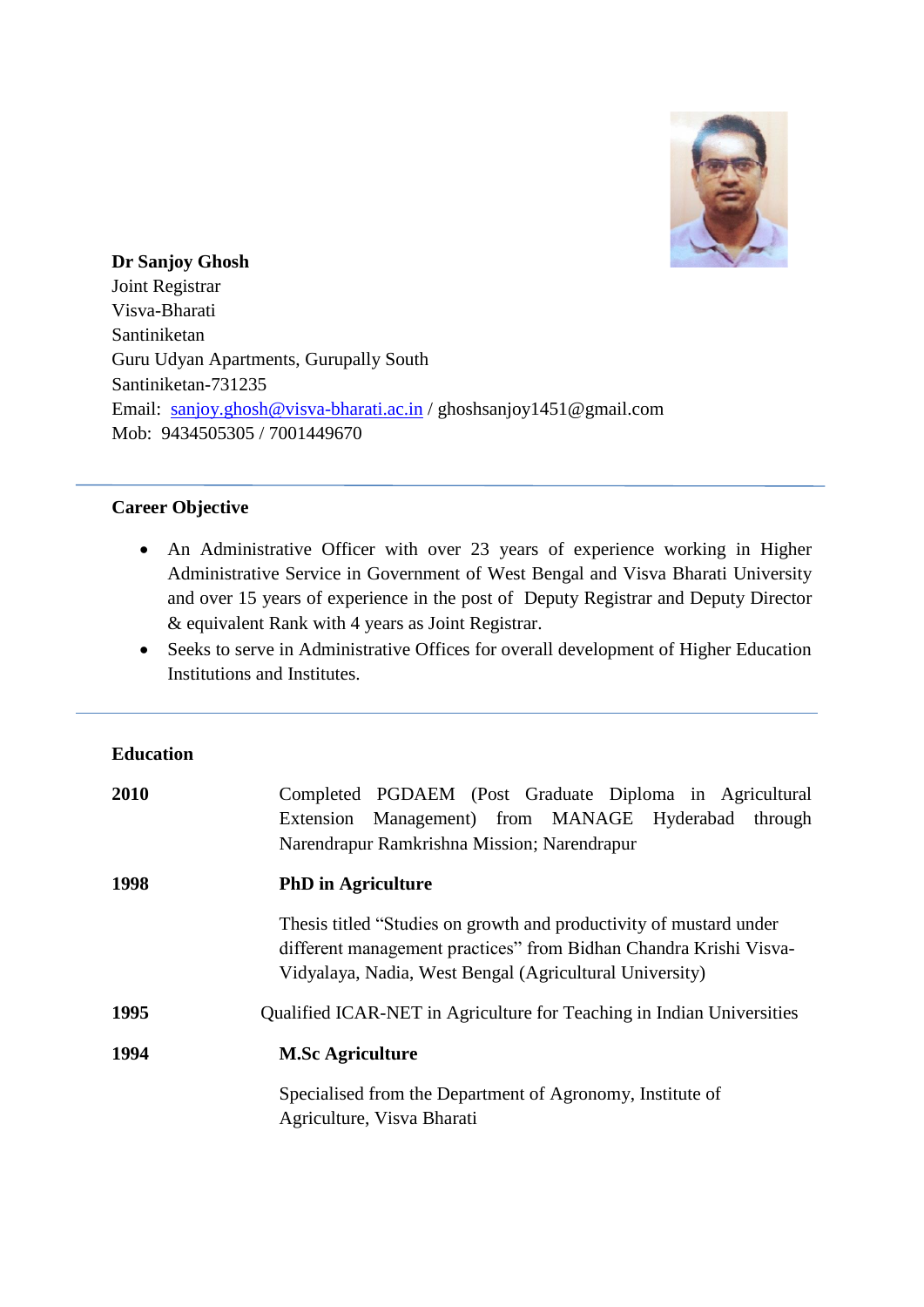## **1992 B.Sc (Ag .) Hons**

Institute of Agriculture, Visva Bharati

#### **Scholarships Awarded:**

- Recipient of S.J.Jindal Trust Merit Scholarship during graduation in B.Sc (Ag) Hons
- Recipient of University Fellowship provided by BCKV, Kalyani, Nadia during PhD Programme

## **Employment**

# **July 2021 –Present Joint Registrar in Charge Accounts**

Serving as Joint Registrar (In-Charge Accounts); Visva-Bharati

## **June 2019 –June 2021 Joint Registrar in Charge Accounts**

Served as Joint Registrar (In-Charge Accounts) Visva-Bharati and Coordinator Admission Coordination Cell and In-Charge Garden; Visva Bharati undertaking various administrative responsibilities from time to time

## **2017-2019 Joint Registrar in Charge Academic and Research**

Served as Joint Registrar (Academic and Research) , Coordinator ,Admission Coordination Cell and In-Charge Garden ,Visva Bharati undertaking various administrative responsibilities from time to time.

#### **2012-2017 Deputy Registrar Visva-Bharati Santiniketan**

Served as Deputy Registrar Visva-Bharati holding the responsibilities of Administration & Establishment, Academic & Research Section undertaking various administrative responsibilities from time to time.

# **2006-2012 Deputy Director of Agriculture (WBAS Administrative) (Officiating)**  Department of Agriculture, Govt of West Bengal

Administrative Responsibilities as Deputy Director in Fertilizer Section performed in collaboration with the District Magistrate (DM) office, Zilla Parishad and Deputy Director of Agriculture, Govt, of West Bengal

#### **1998-2006**

**Assistant Director of Agriculture, WBAS (Administrative),** Department of Agriculture, Govt of West BengalAdministrative Responsibilities performed in collaboration with the District Magistrate (DM) office, Zilla Parishad and Deputy Director of Agriculture, Govt, of West Bengal.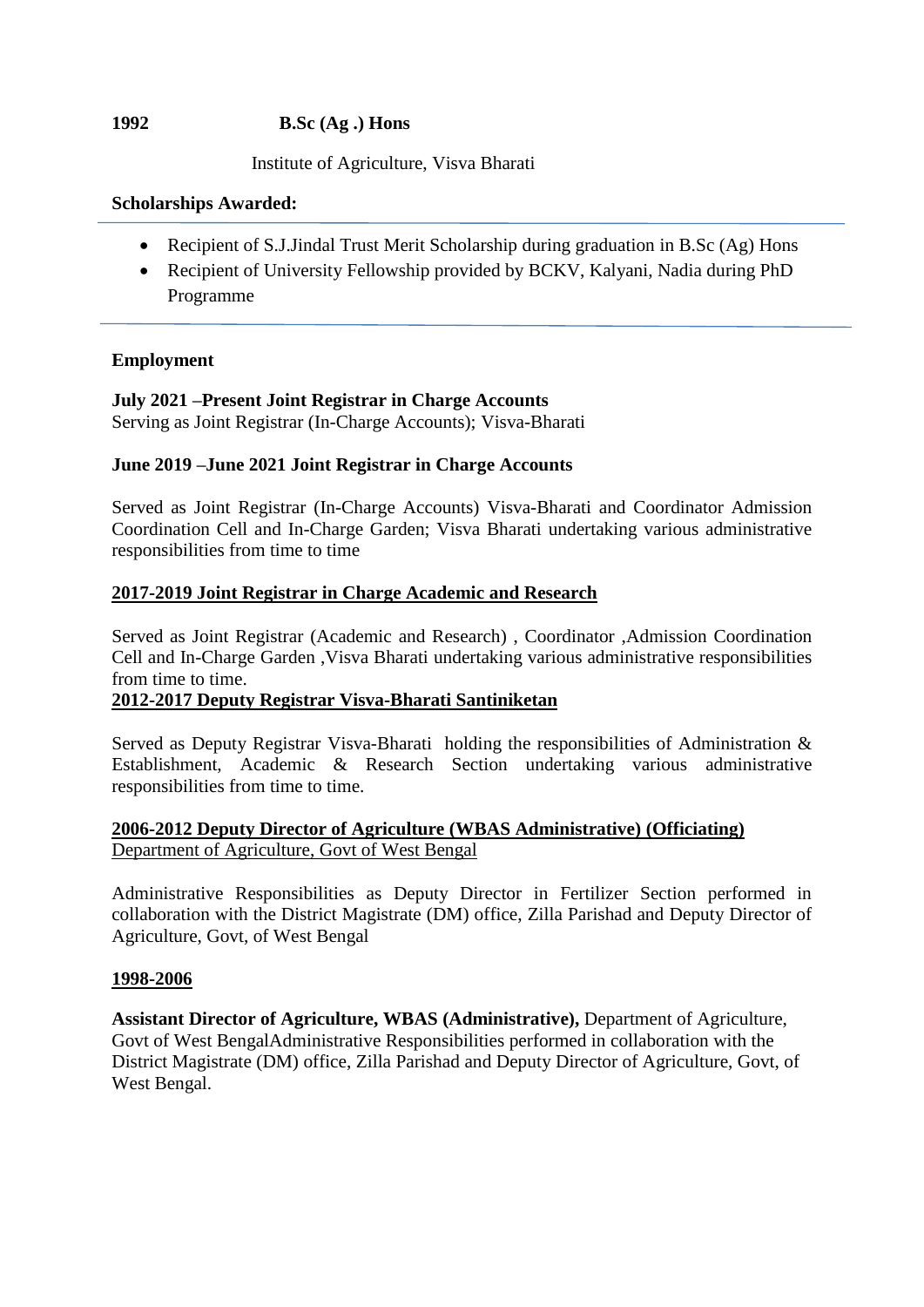## **1994-1995**

## **Coordinator (Agriculture Expert) in Association for the Sarva Seva Farms Deoghar**

Worked in Deoghar, Jharkhand for Development of Agricultural Skills for Farmers and also providing guidance in Agriculture for high yield and productivity including drought monitoring.

#### **Publications**

**Ghosh, S., Ghosh, D.C. & Malik, G.C. (1995):** Effects of Potassium and Sulphur Fertilizers on Development and Yield of Groundnut on Coarse textured Laterite Soils of West Bengal Potash Review, **International Potash Institute, Switzerland Vol 2 Page 1-6 ISSN 0032-5546**

**Ghosh, S., Bhattacharya, S.P, Mukherjee, S.K., Pal, T.K., Kumar, T.K** (**1996):** Bio Efficacy and Phytotoxicity of Some Herbicides on Potato **Environment & Ecology, Vol 14(4) page 837-839 ISSN 0970-0420**

**Ghosh, S., Bhattacharya, S.P, Mukherjee, S.K. (1996)** Bio-Efficacy of Some Herbicides on Groundnut **Environment & Ecology Vol 14(4) page 886-888 ISSN 0970-0420**

## **Talks/ Chair**

- Talk delivered on different technical and extension management of agricultural development in All India Radio at Kolkata.
- Talk delivered on different technical and extension management of agricultural development in the Doordarshan, Kolkata.
- Talk delivered in the different farmers training meeting regarding Agricultural Development.
- Talk delivered in the different entrepreneurships, Dealers, Co-operatives and farmers training meeting regarding overall Agricultural Development.
- Talk delivered in the different farmers training meeting regarding Nutrient, Biofertilizer and Soil health management.
- Chaired Session in AK.Dasgupta Centre for Planning and Development in National Seminar on Approaches to Sustainable Development on 28<sup>th</sup> January 2019

#### **Administrative Responsibility**

- Member Secretary, NAAC for 2020-21
- Served as Joint Registrar Academic and Research, Visva-Bharati
- Served as Deputy Registrar (Academic and Research) Visva Bharati
- Served as Deputy Registrar (Administration) & In-Charge Establishment, Visva Bharati
- Performed the duties of Registrar, Visva Bharati at different periods of time
- Acted as Chairman, Convener &Member Secretary of different Committees of Visva Bharati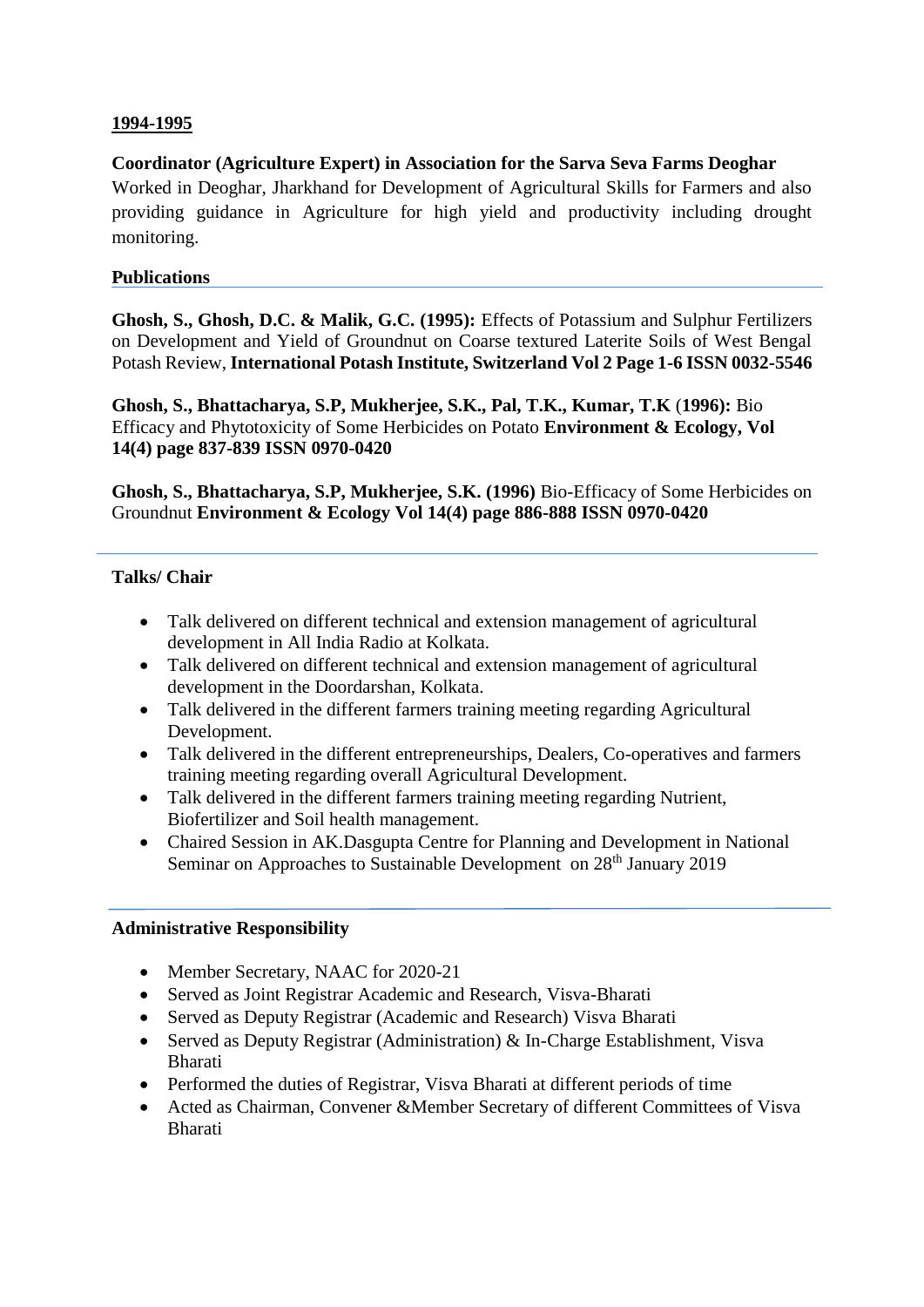- **Coordinator, Admission Coordination Cell for the year 2020-21**: Conducting Admission for UG, PG, M.Phil, PhD, Certificate & Diploma Courses of nearly 4000 students. This involves running the online admission process in the University, managing the admission portal, admissions fees and other administrative issues.
- **Coordinator, Admission Coordination Cell for the year 2019-20**: Conducting Admission for UG, PG, M.Phil, PhD, Certificate & Diploma Courses of nearly 4000 students. This involves running the online admission process in the University, managing the admission portal, admissions fees and other administrative issues.
- **Coordinator, Admission Coordination Cell for the year 2018-19**: Conducting Admission for UG, PG, M.Phil, PhD, Certificate & Diploma Courses of nearly 4000 students. This involves running the online admission process for the first time in the University, managing the admission portal, admissions fees and other administrative issues.
- **Member Secretary** Admission Coordination Cell, Visva Bharati from 2016-2018
- **Member of UGC-MHRD Fact Finding Committee**: Served as a member of UGC-MHRD Fact Finding Committee for the University in 2016
- **Liasion Officer OBC**: UGC Liasion Office for Visva Bharati , maintaining records during admission, appointment and all channels of communication for MHRD and UGC (2018-Present)
- **Chief Vigilance Officer, Visva Bharati**: Performed the duties of Chief Vigilance Officer, Visva Bharati and discharged functions of the same (2013-14)
- Served as Drawing and Disbursing Officer-State Cadre Officer, Government of West Bengal for 15 years
- **Served as CPIO** for all Right to Information Section of Visva Bharati- Providing Information on various RTI and other programmes (2013-14)
- **Convenor- MOOCs** Committee Visva Bharati- Coordinating with the Chairman for the implementation of the programme, liaison with various Nodal Agencies (2016-17)
- **Convenor- CBCS Committee Visva Bharati-** Organizing and drafting time table for various courses and also coordinating with various Bhavana for smooth conducting of CBCS Classes(2016-17)
- **Member , Internal Quality Assurance Cell, Visva Bharati** CAS and other related issues for faculties including coordinating for NAAC (2019-Present)
- **Member PhD Ordinance Drafting Committee, Visva Bharati**-Involved in Designing and Drafting of the PhD Ordinance for Visva Bharati (2016)
- Administrative Responsibilities performed in collaboration with the District Magistrate (DM) office, Zilla Parishad and Deputy Director of Agriculture, Govt, of West Bengal.
- Acted as **Agriculture expert (Project Director) in ASSEFA** (Association for the Sarvaseva Farms, Deoghar, Jharkhand)
- Acted as technical expert as well as head in the agricultural development scheme assigned by the state government.
- Acted as **Agricultural Development Officer** in various blocks under West Bengal Agriculture Service (Administrative) in the extension wing from 10.08.1998 to 14.08.2010 under the Department of Agriculture, Government of West Bengal.